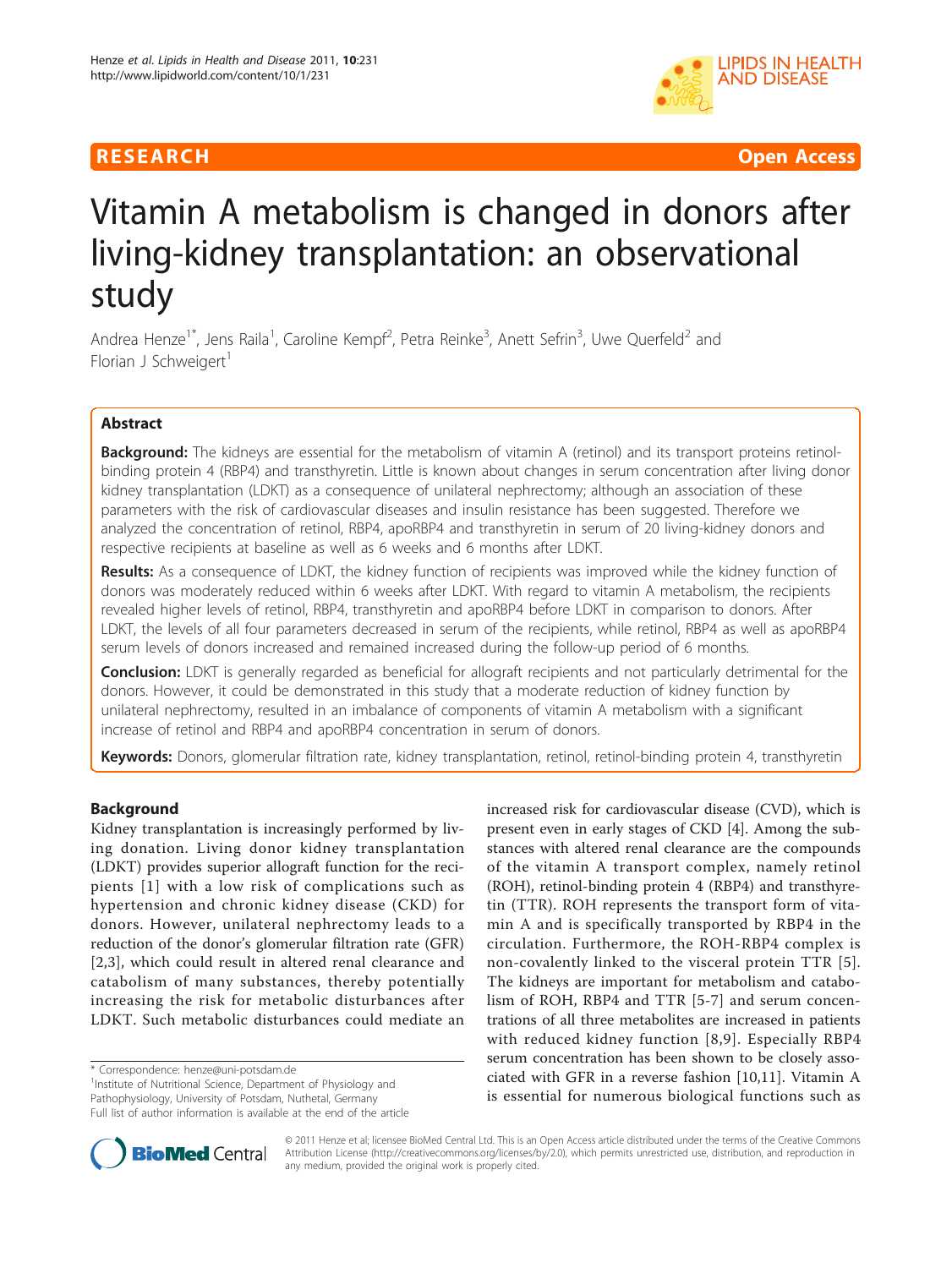<span id="page-1-0"></span>vision, cellular differentiation and immune defense [[7](#page-5-0)]. However, elevated ROH as well as RBP4 serum concentrations have been associated with an increased risk of CVD [\[12-15](#page-5-0)]. Additionally, high levels of RBP4 have been linked to the development of insulin resistance [[16](#page-5-0)]. Therefore, increased ROH and RBP4 serum concentrations in donors may increase their risk of CVD and insulin resistance post-nephrectomy.

Since very little is known so far about changes of ROH, RBP4 and TTR serum concentrations in kidney donors, the aim of the present study was to determine the changes of all three substances before and after transplantation in serum of donors and recipients as well as their association to estimated GFR (eGFR). Additionally, the relative amount of circulating apoRBP4 (RBP4 free from ROH) was determined, since apoRBP4 represents a physiologic signal for an increased hepatic holoRBP4 (RBP4 with ROH) secretion, which could theoretically lead to further increase of ROH and RBP4 concentrations. The results of this study may contribute to future cardiovascular risk assessments in living donors.

# Results

# Comparison of clinical parameters of transplant donors and recipients

The clinical parameters of allograft donors and recipients at baseline as well as 6 weeks and 6 months after LDKT

are presented in Table 1. The age presented in Table 1 is the median age of donors (46 years) and recipients (42 years) at baseline and did not differ between both groups.

At baseline, allograft recipients revealed significantly lower estimated GFR (eGFR, p < 0.001) in comparison to living-kidney donors. However, eGFR did not differ 6 weeks and 6 months after LDKT, respectively. Additionally, proteinuria was significantly higher in recipients than in donors at baseline ( $p < 0.001$ ) as well as 6 weeks  $(p = 0.018)$  and 6 months  $(p = 0.013)$  after LDKT. Likewise, the urine protein/urine creatinine ratio (UP/UC) was higher in recipients than in donors at baseline ( $p <$ 0.001), but not 6 weeks and 6 months after LDKT, respectively. The triglyceride concentration was also significantly higher in recipients than in donors at baseline  $(p < 0.001)$ , 6 weeks  $(p = 0.001)$  and 6 months  $(p = 0.001)$ 0.011) after LDKT. In contrast, HDL cholesterol concentration was lower in recipients than in donors only at baseline ( $p = 0.001$ ), but not 6 weeks and 6 months after LDKT. The serum concentrations of total and LDL cholesterol as well as C-reactive protein (CRP) did not differ at any time between recipients and donors.

# Changes in clinical parameters in kidney transplant donors and recipients after LDKT

In donors the unilateral nephrectomy resulted in a significant decrease of eGFR within 6 weeks after LDKT

# Table 1 Clinical parameters of donors and recipients at baseline, 6 weeks and 6 months after living-donor kidney transplantation (LDKT)<sup>#</sup>

|                                | <b>Donors</b><br>20(6/14)     |                              |                               | Recipients                 |                                 |                               |  |
|--------------------------------|-------------------------------|------------------------------|-------------------------------|----------------------------|---------------------------------|-------------------------------|--|
| $N$ (m/f)                      |                               |                              |                               | 20(14/6)                   |                                 |                               |  |
| Age (a)                        |                               | 46 (27-66)                   |                               |                            | 42 (6-77)                       |                               |  |
|                                | <b>Baseline</b>               | 6 weeks after<br><b>LDKT</b> | 6 months after<br><b>LDKT</b> | <b>Baseline</b>            | 6 weeks after<br><b>LDKT</b>    | 6 months after<br><b>LDKT</b> |  |
| eGFR (mL/min per 1.73<br>$m^2$ | 84 (68-139) <sup>a***</sup>   | 58 (40-94) <sup>b</sup>      | 57 (40-88) <sup>b</sup>       | 8 $(5-16)^A$               | 61 $(24-145)^8$                 | 63 (19-172) <sup>B</sup>      |  |
| Proteinuria (mg/L)             | 47 (40-260) ***               | 40 (40-92) *                 | 44 (40-105) *                 | 544 (42-1943)              | 175 (37-762)                    | 73 (45-1238)                  |  |
| UP/UC                          | $0.09$ $(0.04 - 0.84)$<br>*** | $0.10(0.04 - 0.27)$          | $0.09$ $(0.04 - 0.17)$        | $0.78$ $(0.05 - 4.43)$     | $0.13$ (0.06-0.37) <sup>B</sup> | $0.10$ $(0.03-1.44)^B$        |  |
| $CRP$ (mg/dL)                  | $0.17(0.04-2.13)$             | $0.34(0.03-1.21)$            | $0.28(0.04 - 2.72)$           | $0.21$ $(0.02 - 1.45)$     | $0.26$ (0.02-3.91)              | $0.22$ (0.02-2.57)            |  |
| Total cholesterol (mg/dL)      | 182 (141-279)                 | 177 (142-289)                | 193 (118-269)                 | 182 (126-353) <sup>A</sup> | 193 (90-291) <sup>AB</sup>      | 191 (134-312) <sup>B</sup>    |  |
| LDL cholesterol (mg/dL)        | 116 (67-214)                  | 115 (72-211)                 | 126 (68-188)                  | 120 (76-240)               | 131 (72-222)                    | 126 (72-204)                  |  |
| HDL cholesterol (mg/dL)        | 58 (39-94) **                 | 53 (36-90)                   | 56 (35-92)                    | 46 $(29-71)^{A}$           | 52 $(36-119)^8$                 | 50 $(30-78)^8$                |  |
| Trigylcerides (mg/dL)          | 94 (46-298) ***               | 124 (64-292) **              | 116 (72-397) *                | 230 (81-671)               | 207 (81-443)                    | 179 (81-545)                  |  |
| ROH (µq/mL)                    | $0.61(0.37 - 0.84)$<br>****   | $0.81$ $(0.41 - 1.07)^b$     | $0.67$ $(0.43-1.09)^b$        | 1.46 (0.67-2.25)           | $0.88$ $(0.38-1.79)^8$          | 1.01 $(0.32 - 1.44)^{B}$      |  |
| RBP4 (µmol/L)                  | 1.76 (1.08-2.13)<br>****      | $2.11$ $(1.02 - 3.38)^b$     | 2.55 $(1.19-3.89)^c$          | 6.57 (3.19-8.77)<br>А      | 2.80 $(1.10 - 6.38)^8$          | 3.06 $(0.99 - 5.23)^B$        |  |
| $TTR$ ( $\mu$ mol/L)           | 2.58 (0.96-5.78)<br>***       | 3.25 (0.47-5.06)             | 3.08 (1.91-4.99)              | 5.60 (2.06-8.37)           | 3.51 $(1.58-8.24)^8$            | 4.53 $(1.05 - 6.38)^8$        |  |
| apoRBP4 (%)                    | $0.0 (0.0-8.2)^{a***}$        | 8.3 $(0.6-13.1)^b$           | 7.6 $(0.3-9.6)^b$             | 30.7 $(1.2 - 47.6)^{A}$    | 12.9 $(0.8-23.4)^8$             | 10.2 $(0.6-31.0)^{B}$         |  |

# Data are presented as median (range). Abbreviations used: CRP, C-reactive protein; eGFR, estimated glomerular filtration rate; HDL, high density lipoprotein; LDL, low density lipoprotein; LDKT, living-donor kidney transplantation; m/f; male/female; UP/UC, urine protein/urine creatinine ratio. Different superscripts a, and <sup>c</sup> indicate significant differences between the different time points for donors. Different superscripts <sup>A</sup> and <sup>B</sup> indicate significant differences between the different time points for recipients. Superscripts \*, \*\* and \*\*\* indicate significant differences between donors and recipients at the particular time point with \* p  $< 0.05$ , \*\* p  $< 0.01$  and \*\*\* p  $< 0.001$ .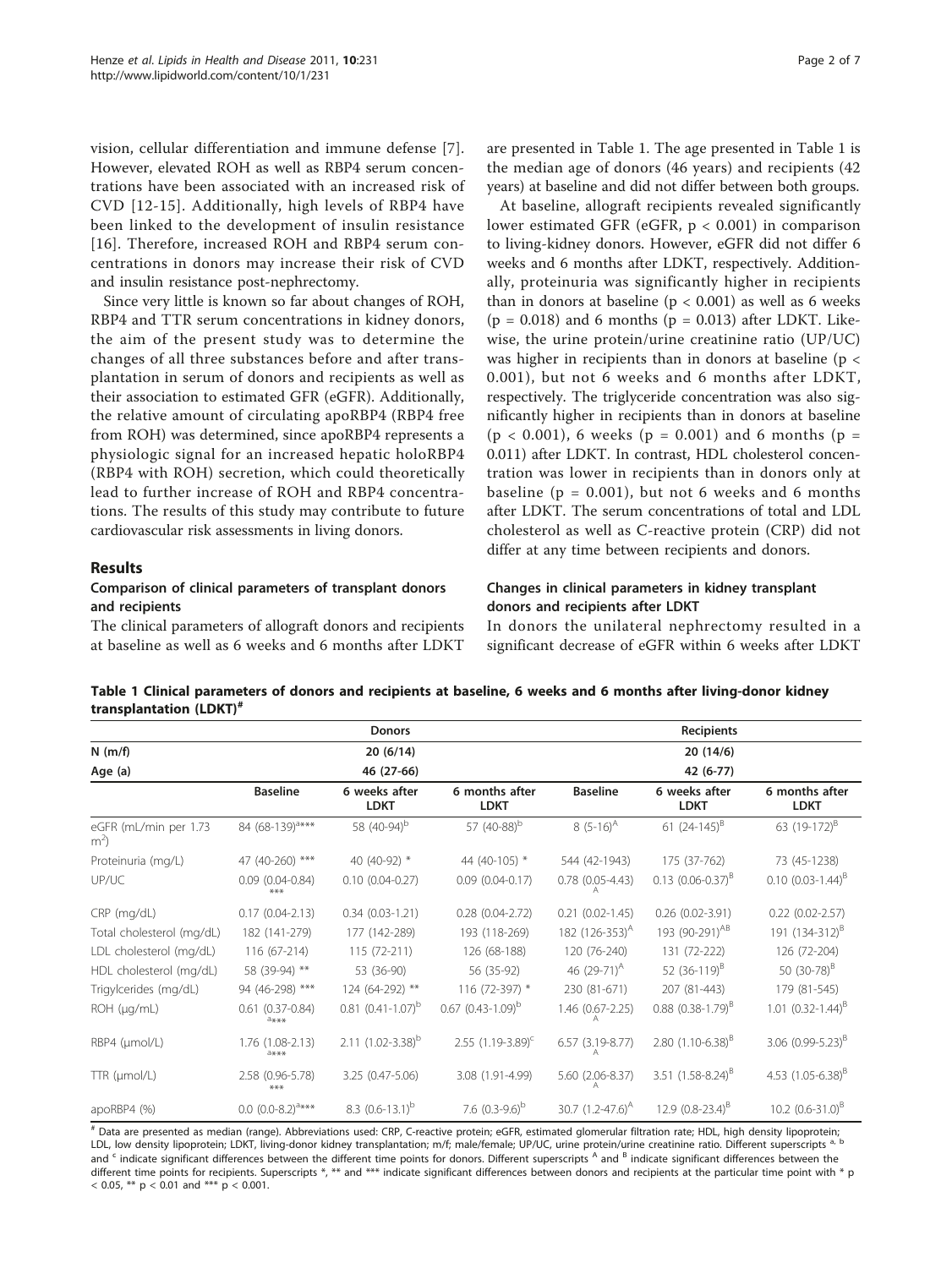$(p < 0.001)$  to a median eGFR of 58 mL/min per 1.73  $m<sup>2</sup>$  and approximately 65% of donors revealed a eGFR below 60 mL/min per 1.73  $m<sup>2</sup>$  corresponding to CKD stage 3 according the K/DOQI guidelines [[17\]](#page-6-0). Six months after LDKT the eGFR was still decreased (57 mL/min per 1.73  $\mathrm{m}^2$ ) in comparison to baseline levels (84 mL/min per 1.73 m<sup>2</sup>,  $p = 0.001$ ) and approximately 62% of the donors still revealed a eGFR below 60 mL/ min per 1.73 m<sup>2</sup>. With regard to the other clinical parameters, no differences could be observed between baseline, 6 weeks and 6 months after LDKT (Table [1\)](#page-1-0).

In allograft recipients transplantation resulted in an increase of eGFR within 6 weeks (61 mL/min per 1.73  $\rm (m^2)$  in comparison to baseline (8 mL/min per 1.73  $\rm (m^2)$ (p < 0.001) and the eGFR remained unchanged in the recipients for at least 6 months (53 mL/min per 1.73 m<sup>2</sup>). In addition, UP/UC was decreased in recipients 6 weeks after kidney transplantation in comparison to baseline ( $p = 0.008$ ) and remained decreased also 6 months after transplantation ( $p = 0.05$ ). Proteinuria tended to decrease in recipients during the follow-up period (544 mg/L at baseline to 73 mg/L 6 months after LDKT); however this tendency was not significant. The HDL serum concentration increased 6 weeks after transplantation ( $p = 0.003$ ) in comparison to baseline and remained increased also 6 months after LDKT (p = 0.013). Finally, there were no changes in the serum concentration of CRP, total and LDL cholesterol and triglycerides during the follow-up period in allograft recipients (Table [1](#page-1-0)).

# Changes in ROH, RBP4, apoRBP4 and TTR in kidney

transplant donors and recipients during follow-up period Changes in the serum concentration of ROH, RBP4 and TTR and relative amounts of apoRBP4 before and after LDKT are shown in Table [1.](#page-1-0) At baseline, the ROH, RBP4, apoRBP4 and TTR serum concentrations were significantly higher in serum of recipients than in serum of donors ( $p < 0.001$ , for all). However, there were no differences in the parameters between donors and recipients 6 weeks and 6 months after LDKT.

For donors the unilateral nephrectomy resulted in a significant increase of ROH and RBP4 serum concentration within 6 weeks after LDKT (0.81 μg/mL with p  $= 0.004$  and 2.11  $\mu$ mol/L with  $p < 0.001$ , respectively) in comparison to baseline  $(0.61 \mu g/mL$  and 1.76 μmol/ L, respectively). The serum concentrations of ROH and RBP4 remained increased also 6 months after LDKT (0.67  $\mu$ g/mL with p = 0.001 and 2.55  $\mu$ mol/L with  $p < 0.001$ , respectively). In contrast, the TTR concentration did not change significantly in serum of donors during the follow-up period (baseline 2.58 μmol/L, 6 weeks after LDKT 3.25 μmol/L, and 6 months after LDKT 3.08 μmol/L). With regard to allograft recipients, the ROH serum concentration decreased within 6 weeks after LDKT (1.46 μg/mL vs. 0.88 μg/mL,  $p < 0.001$ ) and remained decreased also 6 months after LDKT (1.01  $\mu$ g/mL, p < 0.001). In contrast, the RBP4 serum concentrations decreased within 6 weeks after LDKT from 6.57 μmol/L at baseline to 2.80  $\mu$ mol/L (p < 0.001) and remained decreased in comparison to baseline also 6 months after LDKT (3.06  $\mu$ mol/L with p = 0.007). Likewise, the TTR concentration in serum of recipients also decreased within 6 weeks after LDKT (3.51  $\mu$ mol/L, p = 0.001) and remained decreased also 6 months after LDKT (4.53  $\mu$ mol/L, p < 0.001) in comparison to baseline (5.60 μmol/L). However, even 6 months after LDKT neither ROH nor RBP4 nor TTR serum concentrations of recipients decreased to levels comparable to those of donors at baseline.

With regard to apoRBP4, allograft recipients revealed a significantly higher relative amount of apoRBP4 than donors at baseline ( $p < 0.001$ ), but there were no more differences 6 weeks as well as 6 months after LDKT. The unilateral nephrectomy resulted in a significant increase of the relative amount of apoRBP4 in serum of donors 6 weeks after LDKT (8.3% vs. 0% at baseline, p = 0.002), which remained increased for at least 6 months after LDKT (7.6%) in comparison to baseline (p = 0.002). Vice versa, the relative amount of apoRBP4 decreased in serum of recipients within 6 weeks after LDKT (12.9% vs. 30.7% at baseline,  $p = 0.001$ ) and did not change for at least 6 months after LDKT (10.2%) in comparison to baseline values ( $p = 0.001$ ).

# Correlation of eGFR with ROH, RBP4, apoRBP4 and TTR in donors and recipients

To evaluate the association of eGFR with the components of the vitamin A transport complex and the relative amount of apoRBP4 data at baseline, 6 weeks and 6 months after LDKT were pooled for donors and recipients separately. Non-parametric correlation analyses were performed for each data set (donors and recipients) independent from each other and scatter plots as well as Spearman Rho correlation coefficients (r) are presented in Figure [1](#page-3-0).

For both, donors and allograft recipients, a significant inverse correlation of eGFR with ROH, RBP4 and TTR serum concentration as well as relative amounts of apoRBP4 could be detected. Thereby, donors revealed particularly strong inverse associations of eGFR with RBP4 serum concentration ( $r = -0.502$ ,  $p < 0.001$ ) and with apoRBP4 ( $r = -0.666$ ,  $p < 0.001$ ). With regard to allograft recipients, all four parameters were highly inversely associated with eGFR ( $p < 0.001$ ), however, RBP4 serum concentration revealed the strongest correlation ( $r = -0.860$ ,  $p < 0.001$ ).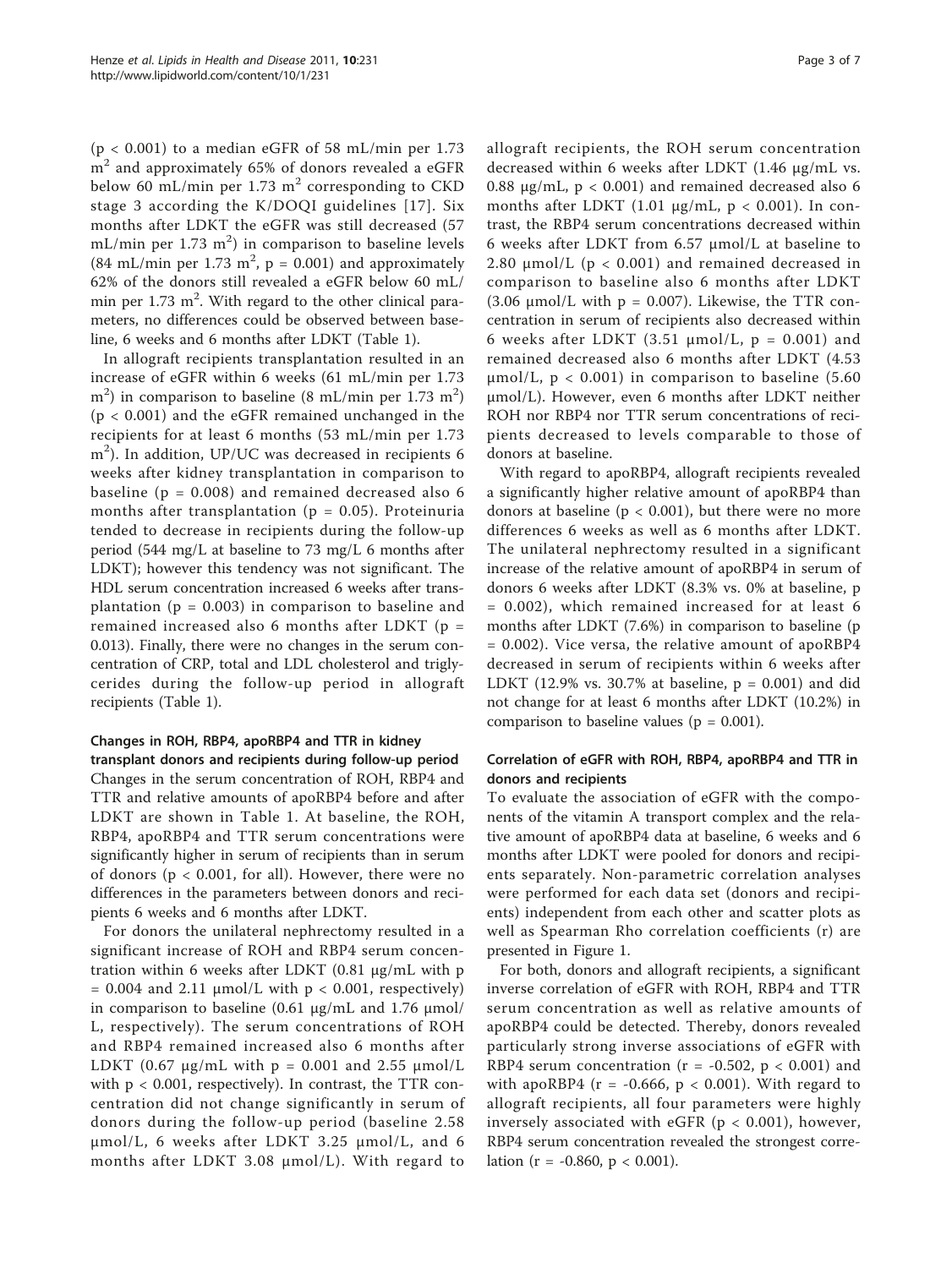<span id="page-3-0"></span>

# **Discussion**

The kidneys play an important role in the metabolism of vitamin A and its transport proteins [\[5,6](#page-5-0),[18\]](#page-6-0) and it is well documented that a reduced kidney function due to acute or chronic renal failure is associated with increased serum concentrations of ROH, RBP4 and TTR [[5,8](#page-5-0),[9\]](#page-5-0). However, very little is known about changes in the vitamin A transport complex in serum of donors after LDKT, which represents a sudden loss of kidney function. Therefore, we investigated the concentrations of ROH, RBP4 and TTR in serum of donors and the respective recipients before and after transplantation.

The main clinical consequence of unilateral nephrectomy in donors was a decrease in eGFR to approximately 65% of pre-nephrectomy values, which remained decreased also 6 months after LDKT as also described by others before [\[19](#page-6-0)-[21](#page-6-0)]. In allograft recipients, LDKT resulted in a general improvement of kidney function, indicated by an increase of eGFR and decrease of UP/ UC as expected and confirming previous results of others [\[22](#page-6-0)-[25\]](#page-6-0).

In donors the ROH and RBP4 serum concentrations as well as relative amounts of apoRBP4 (RBP4 unbound to ROH) increased post-nephrectomy and remained increased during the follow-up period of 6 months. In addition, it could be demonstrated that the increase of all three parameters was paralleled by a decrease of the donor's eGFR and correlation analysis revealed a significant inverse association of eGFR with ROH, RBP4 and apoRBP4, respectively. These results confirmed and expanded the observations of Argiles et al. [[26](#page-6-0)], who reported an increase of ROH and RBP4 serum concentration in donors seven days after LDKT.

The increase of ROH and RBP4 serum concentration and relative amounts of apoRBP4 is most likely explained by the essential role of the kidneys in vitamin A metabolism. Under physiological conditions the complex of ROH, RBP4 and TTR ensures the transport of vitamin A in the circulation. After the delivery of ROH to the target tissue, the remaining complex of apoRBP4 and TTR dissociates and the resulting free apoRBP4 is then filtered and degraded in the kidneys [\[5,7](#page-5-0)]. Therefore, a reduction of kidney function is associated with an increase of apoRBP4 in serum [[27,28\]](#page-6-0), as also seen in the donors of the present study. In this context, Gerlach and Zile [\[29](#page-6-0)] proposed, that apoRBP4 provides a positive feedback signal for the hepatic release of holoRBP4 (RBP4 in complex with ROH), resulting in an increase of ROH and an additional increase of RBP4 serum concentration. Therefore, the increased concentrations of ROH and RBP4 in serum of donors of the present study are most likely attributed to the decreased kidney function and the resulting increase of apoRBP4 may in turn trigger the increased secretion of holoRBP4 from the liver contributing the increase of ROH and RBP4 serum concentration. The inverse association of eGFR with ROH, RBP4 and apoRBP4 in the present study supports this hypothesis and emphasizes the importance of the kidneys in homeostasis of the vitamin A metabolism. However, these results also indicate that in donors the remaining kidney function after LDKT does not seem to be adequate to maintain a normal vitamin A metabolism.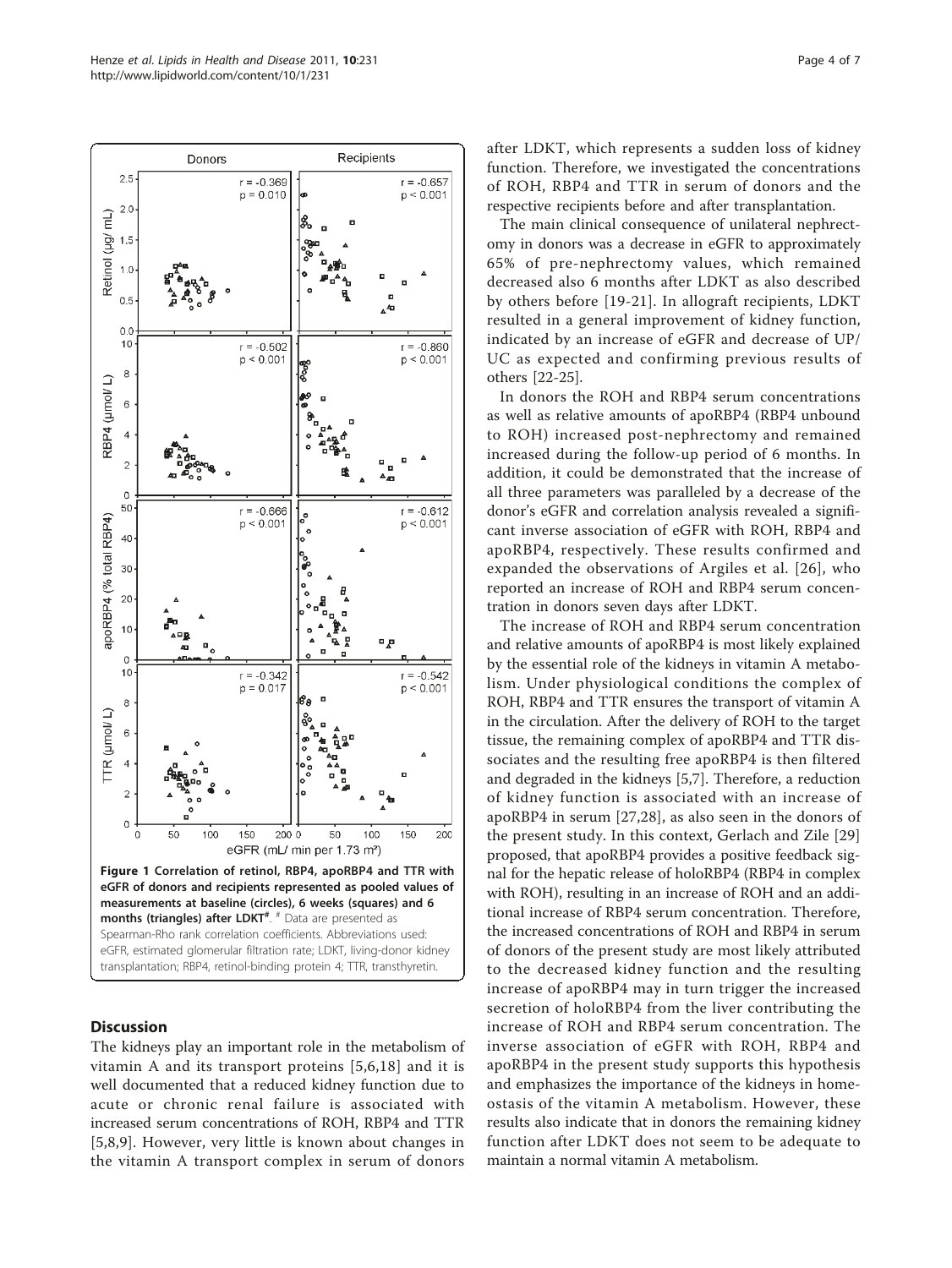The fact that TTR serum concentration of donors does not seem to be affected by nephrectomy in the present study underlines the lesser importance of kidneys to TTR metabolism [\[6](#page-5-0)]. Nevertheless, although not significant, the TTR concentration in serum of donors tended to increase and a longer follow-up period may might have resulted in a significant increase of TTR as well.

In view of the vitamin A transport complex, the allograft recipients revealed a reduction of ROH, RBP4, and TTR serum concentration as well as apoRBP4 within 6 months after LDKT, which is in accordance to results previously reported by Kelleher et al. [\[30](#page-6-0)]. The decrease in serum concentration of all four compounds was paralleled by an increase of eGFR and may be mainly explained by the restoration of kidney function by LDKT. Nevertheless, even 6 months after LDKT none of the components of the vitamin A transport complex decreased to values comparable to those of donors before LDKT, which emphasize the incomplete remission of kidney function with regard to vitamin A metabolism as suggested by Kelleher et al. [[30\]](#page-6-0).

The elevated concentrations of ROH and RBP4 in serum of donors after LDKT raise the question concerning the possible consequences. In principle, kidney donation has been associated with a low risk for donors with regard to surgery-associated as well as long-term complications such as hypertension, CKD, and overall mortality [[1-3,](#page-5-0)[31](#page-6-0)]. However, evidence is accumulating that incipient renal failure indicated by a reduced eGFR is strongly associated with an increased risk for CVD [[4\]](#page-5-0). In fact, recent data indicate that the long-term risks associated with living-kidney donation are higher than previously thought [[1\]](#page-5-0) and that there is indeed a paucity of data concerning cardiovascular risk factors in donors after LDKT [[32\]](#page-6-0). The situation is exacerbated by the trend of accepting donors beyond the traditional rigorous inclusion criteria due to the increasing demand for kidney transplantations [\[32](#page-6-0)].

In this context, the increased concentrations of ROH and RBP4 in serum of donors might contribute to the risk of CVD, since elevated levels of both parameters have been associated with CVD [\[12,13](#page-5-0)]. Furthermore, high ROH and RBP4 serum concentrations have been linked to increased intima-media thickness [[14,15\]](#page-5-0) and RBP4 serum concentration to a higher fat content in vessel walls and atherosclerotic plaques [\[14\]](#page-5-0). The underlying mechanisms for these associations remain to be elucidated, but lipid modulating activities of retinoids and retinol-binding proteins have been suggested as an important factor [[14](#page-5-0)[,33](#page-6-0)].

In addition, an elevated serum concentration of RBP4 has been linked to insulin resistance [[16\]](#page-5-0) as well as subclinical inflammation [[34](#page-6-0)]. Thus, the nephrectomyassociated increase of RBP4 serum concentrations may explain the increased susceptibility of living-kidney donors for insulin resistance as "described by Shehab-Eldin et al. [[35](#page-6-0)]. However, since the present study was an observational study, which primary aim was to analyze the nephrectomy-associated changes in ROH, RBP4 and TTR in living-kidney donors, the association of the vitamin A transport complex with CVD and insulin resistance remains speculative and should be a matter of future research.

### Conclusion

In summary, unilateral nephrectomy resulted in an increase of ROH and RBP4 serum concentration in living kidney donors. This increase remained during the follow-up period of 6 months, indicating that the capacity of the remaining kidney is not adequate to balance the vitamin A metabolism in donors. Since high levels of ROH and RBP4 have been associated with an increased risk of CVD and insulin resistance, future research should focus on these associations in donors especially with regard to the baseline risk for CVD and insulin resistance as well as on potential underlying mechanisms.

#### Materials and methods

#### Subjects and study design

A total of 20 kidney allograft recipients and the respective donors were recruited at the Medical Department, Division of Nephrology and Intensive Care Medicine and the Department of Pediatric Nephrology, both Charité Universitätsmedizin Berlin. The group of allograft recipients consisted of 17 adult (12 male and 5 female) and 3 pediatric (2 male and 1 female) patients. The group of donors comprised 6 adult men and 14 adult women. Fifty-five per cent of the donors were related to the respective recipients. After transplantation, allograft recipients received corticosteroids (prednisolone or methylprednisolone (n = 20), tacrolimus (n = 14), mycophenolate mofetil (n = 17), and basiliximab  $(n = 2)$  and cyclosporine A  $(n = 5)$  for immunosuppression.

Blood samples of donors and recipients were drawn after an overnight fast 1 to 2 days before LDKT (baseline) as well as 6 weeks and 6 months after LDKT. The blood samples were centrifuged for serum preparation and aliquots were stored at -80°C until assayed. The study design was approved by the local ethics committee and written informed consent was obtained before the study from all participants and parents of the pediatric patients, respectively.

#### Measurement of clinical parameters

Blood was taken during routine appointments, creatinine, protein, total, LDL and HDL cholesterol,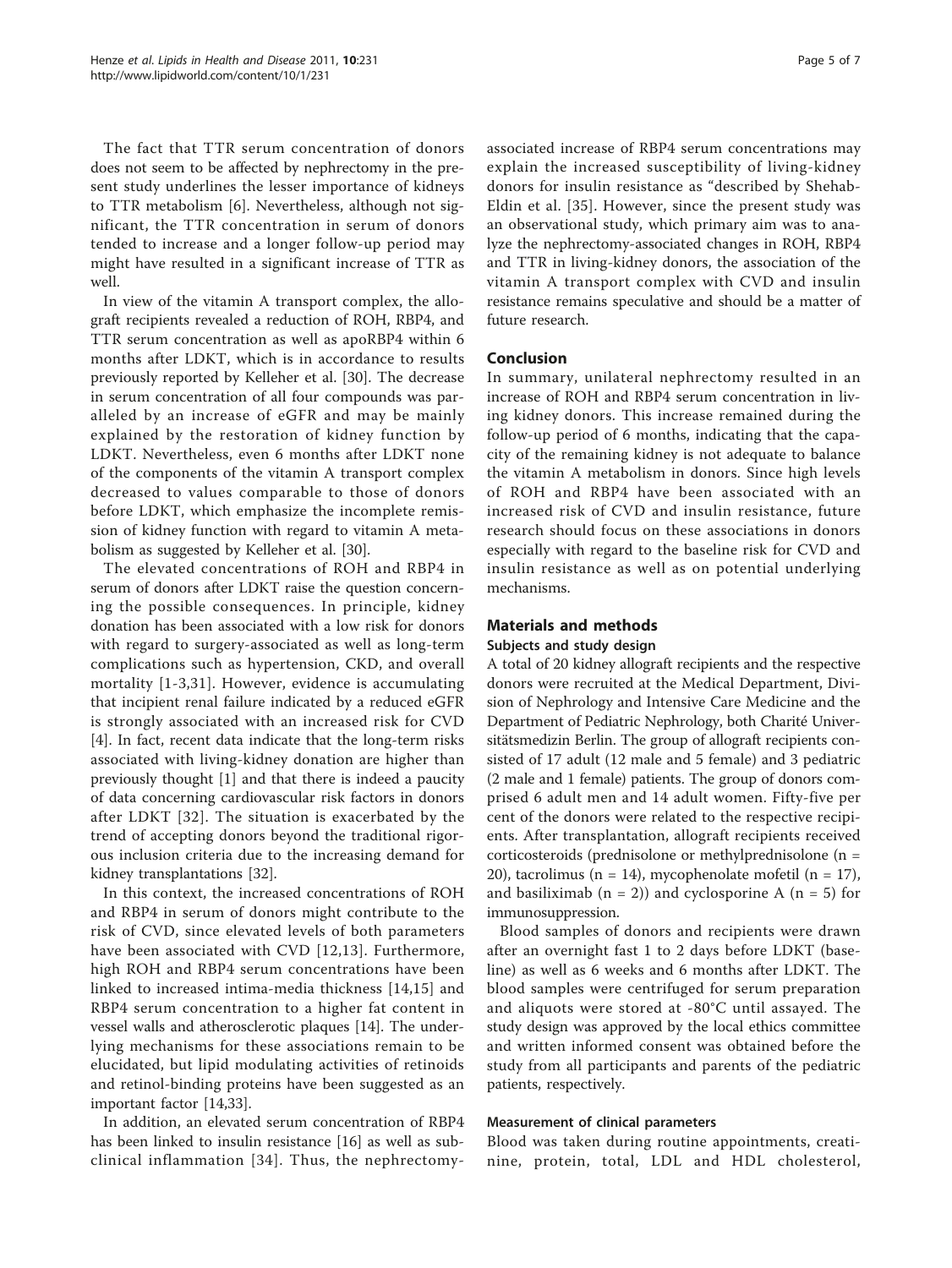<span id="page-5-0"></span>triglycerides, and CRP were measured by routine laboratory techniques (and analyzer) in serum. GFR was calculated based on creatinine levels using the 4-variables-MDRD equation for adult and Schwartz formula for pediatric patients [[17](#page-6-0)], respectively.

## Determination of ROH, RBP4, TTR, and apoRBP4

For quantification of ROH in serum a modified gradient reversed-phase high-performance liquid chromatography (rp-HPLC) system (Waters, Germany) was used after organic extraction as previously described in detail [\[36](#page-6-0)]. RBP4 and TTR serum concentrations were determined by non-commercial enzyme-linked immunosorbent assays (ELISA) as described elsewhere [\[37,38](#page-6-0)]. For both ELISA a standard was used containing RBP4 and TTR obtained from human blood, respectively (Dade Behring, Germany).

The relative amount of apoRBP4 (% of total RBP4) was determined by native polyacrylamide gel electrophoresis with subsequent immunoblotting as described by Frey et al. in detail [[39\]](#page-6-0).

# Statistical analysis

The results are expressed as median and ranges except otherwise stated. The statistical analysis was performed using PASW statistics version 17.0. Differences between donors and recipients were analyzed by Mann-Whitney U rank sum test. The Friedman test for related variables was used to test for significant differences between the different time points (baseline, 6 weeks and 6 months after LDKT) for donors and recipients separately. If there was a significant effect, Wilcoxon rank test was performed to describe differences between two time points. For calculation of correlation coefficients data at baseline, 6 weeks and 6 months after LDKT were cumulated for donors and recipients separately and Spearman-Rho rank correlation test was performed for both pooled data sets independent from each other. Values of P less than 0.05 were considered to be statistically significant (two-tailed).

#### List of abbreviations

CKD: chronic kidney disease; CRP: C-reactive protein; CVD: cardiovascular disease; eGFR: estimated glomerular filtration rate; K/DOQI: kidney disease outcome quality initiative; LDKT: living-donor kidney transplantation; MDRD: modification of diet in renal disease; RBP4: retinol-binding protein 4; ROH: retinol; TTR: transthyretin; UP/UC: urine protein/urine creatinine ratio.

#### Acknowledgements

We are indebted to all the participants of the study and thank Andrea Hurtienne, Lydia Dobrucky and Martin Bertz for their excellent technical assistance.

#### Author details

<sup>1</sup>Institute of Nutritional Science, Department of Physiology and Pathophysiology, University of Potsdam, Nuthetal, Germany. <sup>2</sup>Department of Pediatric Nephrology, Charité Universitätsmedizin Berlin, Berlin, Germany.

<sup>3</sup>Medical Department, Division of Nephrology and Intensive Care Medicine Charité Universitätsmedizin Berlin, Berlin, Germany.

#### Authors' contributions

AH carried out determination of ROH, RBP4 and TTR as well as statistical analysis and interpretation of data and drafted the manuscript. JR contributed to data analysis and interpretation, helped to draft the manuscript and revised the manuscript critically. CK participated in acquisition of data and statistical analysis and revised the manuscript critically. PR conceived the study and participated in its coordination. AS participated in coordination of the study, collection of samples and data acquisition. UQ participated in conception of the study design and revised the manuscript critically for important intellectual content. FJS revised the manuscript critically and provided important intellectual content. All authors read and approved the final manuscript.

#### Competing interests

The authors declare that they have no competing interests.

Received: 1 November 2011 Accepted: 7 December 2011 Published: 7 December 2011

#### References

- Glannon W: [Underestimating the risk in living kidney donation.](http://www.ncbi.nlm.nih.gov/pubmed/18316448?dopt=Abstract) J Med Ethics 2008, 34(3):127-128.
- 2. Gai M, Giunti S, Lanfranco G, Segoloni GP: [Potential risks of living kidney](http://www.ncbi.nlm.nih.gov/pubmed/17640938?dopt=Abstract) donation–[a review.](http://www.ncbi.nlm.nih.gov/pubmed/17640938?dopt=Abstract) Nephrol Dial Transplant 2007, 22(11):3122-3127.
- 3. Ibrahim HN, Foley R, Tan L, Rogers T, Bailey RF, Guo H, Gross CR, Matas AJ: [Long-term consequences of kidney donation.](http://www.ncbi.nlm.nih.gov/pubmed/19179315?dopt=Abstract) N Engl J Med 2009, 360(5):459-469.
- 4. Go AS, Chertow GM, Fan D, McCulloch CE, Hsu CY: [Chronic kidney disease](http://www.ncbi.nlm.nih.gov/pubmed/15385656?dopt=Abstract) [and the risks of death, cardiovascular events, and hospitalization.](http://www.ncbi.nlm.nih.gov/pubmed/15385656?dopt=Abstract) N Engl J Med 2004, 351(13):1296-1305.
- 5. Goodman DS: Plasma Retinol-Binding Protein. In The Retinoids. Volume 2.. 1 edition. Edited by: Sporn MB, Roberts AB, Goodman DS. Orlando, Florida: New York Academic Press, Inc.; 1984:41-88.
- Ingenbleek Y, Young V: [Transthyretin \(prealbumin\) in health and disease:](http://www.ncbi.nlm.nih.gov/pubmed/7946531?dopt=Abstract) [nutritional implications.](http://www.ncbi.nlm.nih.gov/pubmed/7946531?dopt=Abstract) Annu Rev Nutr 1994, 14:495-533.
- 7. Blomhoff R: Overview of vitamin A metabolism and function. In Vitamin A in health and disease. Edited by: Blomhoff R. New York: Marcel Dekker; 1994:1-35.
- 8. Smith FR, Goodman DS: [The effects of diseases of the liver, thyroid, and](http://www.ncbi.nlm.nih.gov/pubmed/5096525?dopt=Abstract) [kidneys on the transport of vitamin A in human plasma.](http://www.ncbi.nlm.nih.gov/pubmed/5096525?dopt=Abstract) J Clin Invest 1971, 50(11):2426-2436.
- Cano NJ: [Metabolism and clinical interest of serum transthyretin](http://www.ncbi.nlm.nih.gov/pubmed/12553436?dopt=Abstract) [\(prealbumin\) in dialysis patients.](http://www.ncbi.nlm.nih.gov/pubmed/12553436?dopt=Abstract) Clin Chem Lab Med 2002, 40(12):1313-1319.
- 10. Donadio C, Lucchesi A, Ardini M, Giordani R: [Cystatin C, beta 2](http://www.ncbi.nlm.nih.gov/pubmed/11248475?dopt=Abstract) [microglobulin, and retinol-binding protein as indicators of glomerular](http://www.ncbi.nlm.nih.gov/pubmed/11248475?dopt=Abstract) [filtration rate: comparison with plasma creatinine.](http://www.ncbi.nlm.nih.gov/pubmed/11248475?dopt=Abstract) J Pharm Biomed Anal 2001, 24(5-6):835-842.
- 11. Henze A, Frey SK, Raila J, Tepel M, Scholze A, Pfeiffer AF, Weickert MO, Spranger J, Schweigert FJ: [Evidence that kidney function but not type 2](http://www.ncbi.nlm.nih.gov/pubmed/18796616?dopt=Abstract) [diabetes determines retinol-binding protein 4 serum levels.](http://www.ncbi.nlm.nih.gov/pubmed/18796616?dopt=Abstract) Diabetes 2008, 57(12):3323-3326.
- 12. Sesso HD, Buring JE, Norkus EP, Gaziano JM: [Plasma lycopene, other](http://www.ncbi.nlm.nih.gov/pubmed/15883420?dopt=Abstract) [carotenoids, and retinol and the risk of cardiovascular disease in men.](http://www.ncbi.nlm.nih.gov/pubmed/15883420?dopt=Abstract) Am J Clin Nutr 2005, 81(5):990-997.
- 13. Sesso HD, Buring JE, Norkus EP, Gaziano JM: [Plasma lycopene, other](http://www.ncbi.nlm.nih.gov/pubmed/14684396?dopt=Abstract) [carotenoids, and retinol and the risk of cardiovascular disease in](http://www.ncbi.nlm.nih.gov/pubmed/14684396?dopt=Abstract) [women.](http://www.ncbi.nlm.nih.gov/pubmed/14684396?dopt=Abstract) Am J Clin Nutr 2004, 79(1):47-53.
- 14. Ingelsson E, Lind L: [Circulating retinol-binding protein 4 and subclinical](http://www.ncbi.nlm.nih.gov/pubmed/19114616?dopt=Abstract) [cardiovascular disease in the elderly.](http://www.ncbi.nlm.nih.gov/pubmed/19114616?dopt=Abstract) Diabetes Care 2009, 32(4):733-735.
- 15. Bobbert T, Raila J, Schwarz F, Mai K, Henze A, Pfeiffer AF, Schweigert FJ, Spranger J: Relation between retinol, retinol-binding protein 4, transthyretin and carotid intima media thickness. Atherosclerosis 2010.
- 16. Yang Q, Graham TE, Mody N, Preitner F, Peroni OD, Zabolotny JM, Kotani K, Quadro L, Kahn BB: [Serum retinol binding protein 4 contributes to insulin](http://www.ncbi.nlm.nih.gov/pubmed/16034410?dopt=Abstract) [resistance in obesity and type 2 diabetes.](http://www.ncbi.nlm.nih.gov/pubmed/16034410?dopt=Abstract) Nature 2005, 436(7049):356-362.